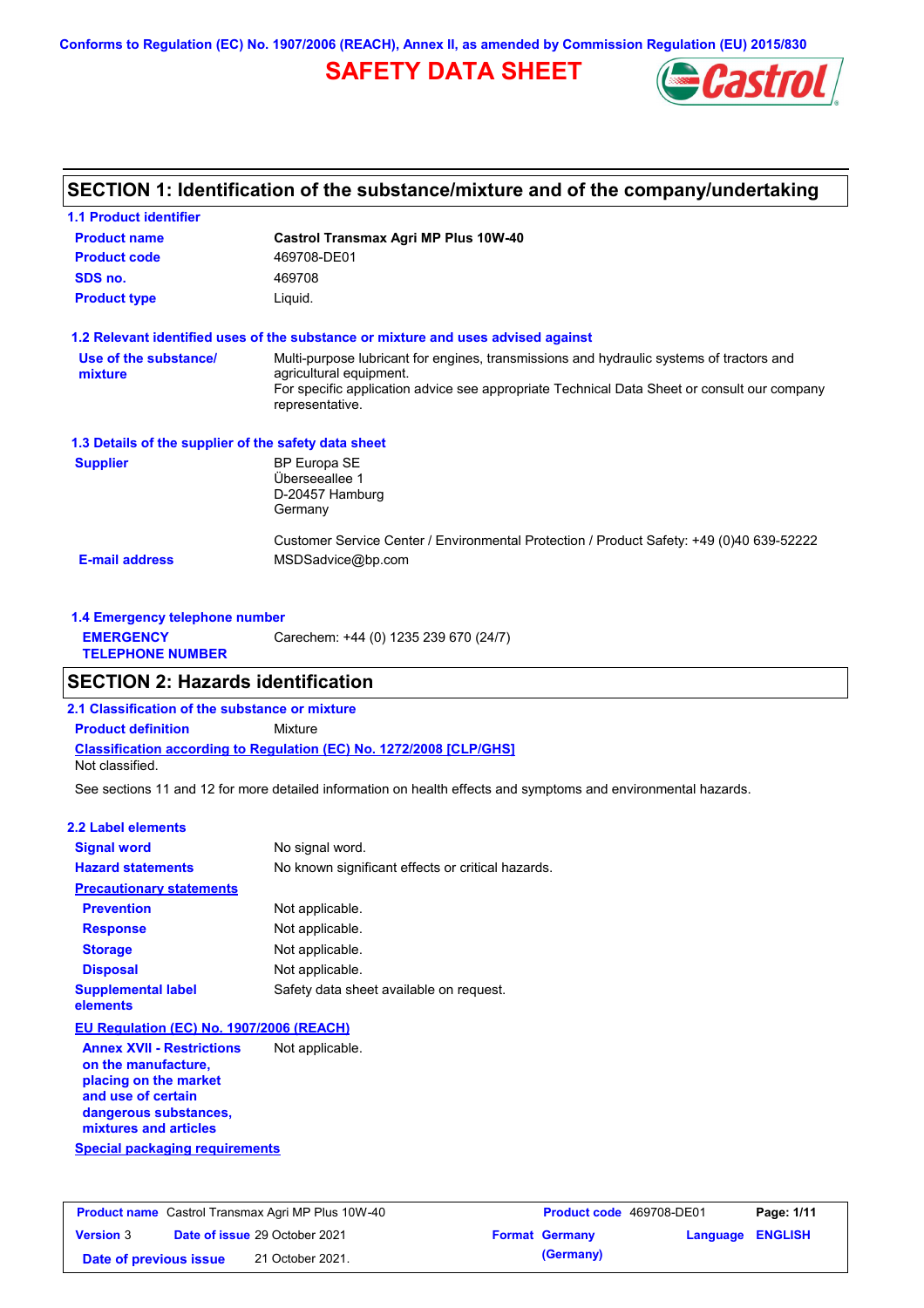### **Conforms to Regulation (EC) No. 1907/2006 (REACH), Annex II, as amended by Commission Regulation (EU) 2015/830**

# **SECTION 2: Hazards identification**

| <b>Containers to be fitted</b><br>with child-resistant<br>fastenings                                                     | Not applicable.                                                                                                                                                                                                                                                                                                                                                                                                                                                                                 |
|--------------------------------------------------------------------------------------------------------------------------|-------------------------------------------------------------------------------------------------------------------------------------------------------------------------------------------------------------------------------------------------------------------------------------------------------------------------------------------------------------------------------------------------------------------------------------------------------------------------------------------------|
| <b>Tactile warning of danger</b>                                                                                         | Not applicable.                                                                                                                                                                                                                                                                                                                                                                                                                                                                                 |
| 2.3 Other hazards                                                                                                        |                                                                                                                                                                                                                                                                                                                                                                                                                                                                                                 |
| <b>Results of PBT and vPvB</b><br>assessment                                                                             | Product does not meet the criteria for PBT or vPvB according to Regulation (EC) No. 1907/2006,<br>Annex XIII.                                                                                                                                                                                                                                                                                                                                                                                   |
| <b>Product meets the criteria</b><br>for PBT or vPvB according<br>to Regulation (EC) No.<br><b>1907/2006, Annex XIII</b> | This mixture does not contain any substances that are assessed to be a PBT or a vPvB.                                                                                                                                                                                                                                                                                                                                                                                                           |
| Other hazards which do<br>not result in classification                                                                   | Defatting to the skin.<br><b>USED ENGINE OILS</b><br>Used engine oil may contain hazardous components which have the potential to cause skin<br>cancer.<br>See Toxicological Information, section 11 of this Safety Data Sheet.<br>Note: High Pressure Applications<br>Injections through the skin resulting from contact with the product at high pressure constitute a<br>major medical emergency.<br>See 'Notes to physician' under First-Aid Measures, Section 4 of this Safety Data Sheet. |
|                                                                                                                          | Experimental data on one or more of the components has been used to determine all or part of<br>the hazard classification of this product.                                                                                                                                                                                                                                                                                                                                                      |

### **SECTION 3: Composition/information on ingredients**

### **3.2 Mixtures**

Mixture **Product definition**

Highly refined base oil (IP 346 DMSO extract < 3%). Proprietary performance additives.

| <b>Product/ingredient</b><br>name                                                                   | <b>Identifiers</b>                                                                     | $\%$      | <b>Regulation (EC) No.</b><br>1272/2008 [CLP]                      | <b>Type</b> |
|-----------------------------------------------------------------------------------------------------|----------------------------------------------------------------------------------------|-----------|--------------------------------------------------------------------|-------------|
| Distillates (petroleum), hydrotreated<br>heavy paraffinic                                           | REACH #: 01-2119484627-25<br>$EC: 265-157-1$<br>CAS: 64742-54-7<br>Index: 649-467-00-8 | ≥10 - ≤25 | Asp. Tox. 1, H304                                                  | $[1]$       |
| Distillates (petroleum), solvent-<br>dewaxed heavy paraffinic                                       | REACH #: 01-2119471299-27<br>$EC: 265-169-7$<br>CAS: 64742-65-0<br>Index: 649-474-00-6 | -≤3       | Asp. Tox. 1, H304                                                  | $[1]$       |
| Phosphorodithioic acid, mixed O.O-bis<br>(2-ethylhexyl and iso-Bu and iso-Pr)<br>esters, zinc salts | REACH #: 01-2119521201-61<br>$EC: 288-917-4$<br>CAS: 85940-28-9                        | -≤3       | Skin Irrit. 2, H315<br>Eye Dam. 1, H318<br>Aquatic Chronic 2, H411 | [1] [2]     |
| See Section 16 for the full tout of the U ototements dealered above                                 |                                                                                        |           |                                                                    |             |

**See Section 16 for the full text of the H statements declared above.**

**Type** 

[1] Substance classified with a health or environmental hazard

[2] Substance with a workplace exposure limit

[3] Substance meets the criteria for PBT according to Regulation (EC) No. 1907/2006, Annex XIII

[4] Substance meets the criteria for vPvB according to Regulation (EC) No. 1907/2006, Annex XIII

[5] Substance of equivalent concern

[6] Additional disclosure due to company policy

Occupational exposure limits, if available, are listed in Section 8.

### **SECTION 4: First aid measures**

| <b>4.1 Description of first aid measures</b> |                                                          |                                                                                                                                                                                                                                         |          |                |  |  |
|----------------------------------------------|----------------------------------------------------------|-----------------------------------------------------------------------------------------------------------------------------------------------------------------------------------------------------------------------------------------|----------|----------------|--|--|
| Eye contact                                  |                                                          | In case of contact, immediately flush eyes with plenty of water for at least 15 minutes. Eyelids<br>should be held away from the eyeball to ensure thorough rinsing. Check for and remove any<br>contact lenses. Get medical attention. |          |                |  |  |
| <b>Skin contact</b>                          | reuse. Get medical attention if irritation develops.     | Wash skin thoroughly with soap and water or use recognised skin cleanser. Remove<br>contaminated clothing and shoes. Wash clothing before reuse. Clean shoes thoroughly before                                                          |          |                |  |  |
| <b>Inhalation</b>                            |                                                          | If inhaled, remove to fresh air. Get medical attention if symptoms occur.                                                                                                                                                               |          |                |  |  |
|                                              | <b>Product name</b> Castrol Transmax Agri MP Plus 10W-40 | <b>Product code</b> 469708-DE01                                                                                                                                                                                                         |          | Page: 2/11     |  |  |
| <b>Version 3</b>                             | <b>Date of issue 29 October 2021</b>                     | <b>Format Germany</b>                                                                                                                                                                                                                   | Language | <b>ENGLISH</b> |  |  |
| Date of previous issue                       | 21 October 2021.                                         | (Germany)                                                                                                                                                                                                                               |          |                |  |  |
|                                              |                                                          |                                                                                                                                                                                                                                         |          |                |  |  |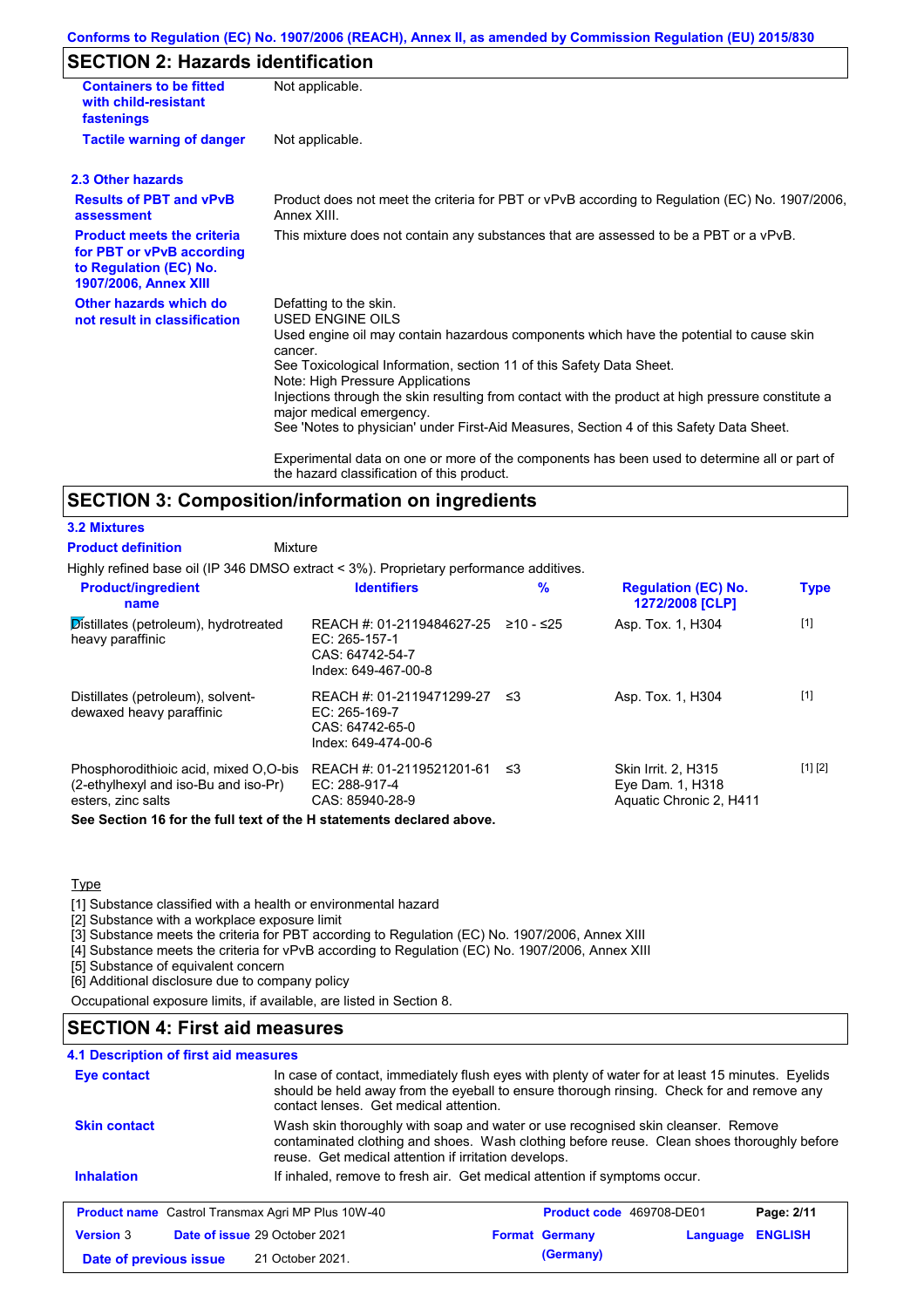|                                                                   | Conforms to Regulation (EC) No. 1907/2006 (REACH), Annex II, as amended by Commission Regulation (EU) 2015/830                                                                                                                                                                                                                                                                                                                                                                                                                                                                                                                                                                                                                             |
|-------------------------------------------------------------------|--------------------------------------------------------------------------------------------------------------------------------------------------------------------------------------------------------------------------------------------------------------------------------------------------------------------------------------------------------------------------------------------------------------------------------------------------------------------------------------------------------------------------------------------------------------------------------------------------------------------------------------------------------------------------------------------------------------------------------------------|
| <b>SECTION 4: First aid measures</b>                              |                                                                                                                                                                                                                                                                                                                                                                                                                                                                                                                                                                                                                                                                                                                                            |
| <b>Ingestion</b>                                                  | Do not induce vomiting unless directed to do so by medical personnel. Get medical attention if<br>symptoms occur.                                                                                                                                                                                                                                                                                                                                                                                                                                                                                                                                                                                                                          |
| <b>Protection of first-aiders</b>                                 | No action shall be taken involving any personal risk or without suitable training.                                                                                                                                                                                                                                                                                                                                                                                                                                                                                                                                                                                                                                                         |
|                                                                   | 4.2 Most important symptoms and effects, both acute and delayed                                                                                                                                                                                                                                                                                                                                                                                                                                                                                                                                                                                                                                                                            |
|                                                                   | See Section 11 for more detailed information on health effects and symptoms.                                                                                                                                                                                                                                                                                                                                                                                                                                                                                                                                                                                                                                                               |
| <b>Potential acute health effects</b>                             |                                                                                                                                                                                                                                                                                                                                                                                                                                                                                                                                                                                                                                                                                                                                            |
| <b>Inhalation</b>                                                 | Vapour inhalation under ambient conditions is not normally a problem due to low vapour<br>pressure.                                                                                                                                                                                                                                                                                                                                                                                                                                                                                                                                                                                                                                        |
| <b>Ingestion</b>                                                  | No known significant effects or critical hazards.                                                                                                                                                                                                                                                                                                                                                                                                                                                                                                                                                                                                                                                                                          |
| <b>Skin contact</b>                                               | Defatting to the skin. May cause skin dryness and irritation.                                                                                                                                                                                                                                                                                                                                                                                                                                                                                                                                                                                                                                                                              |
| <b>Eye contact</b>                                                | Not classified as an eye irritant. Based on data available for this or related materials.                                                                                                                                                                                                                                                                                                                                                                                                                                                                                                                                                                                                                                                  |
|                                                                   | Delayed and immediate effects as well as chronic effects from short and long-term exposure                                                                                                                                                                                                                                                                                                                                                                                                                                                                                                                                                                                                                                                 |
| <b>Inhalation</b>                                                 | Overexposure to the inhalation of airborne droplets or aerosols may cause irritation of the<br>respiratory tract.                                                                                                                                                                                                                                                                                                                                                                                                                                                                                                                                                                                                                          |
| <b>Ingestion</b>                                                  | Ingestion of large quantities may cause nausea and diarrhoea.                                                                                                                                                                                                                                                                                                                                                                                                                                                                                                                                                                                                                                                                              |
| <b>Skin contact</b>                                               | Prolonged or repeated contact can defat the skin and lead to irritation and/or dermatitis.                                                                                                                                                                                                                                                                                                                                                                                                                                                                                                                                                                                                                                                 |
| <b>Eye contact</b>                                                | Potential risk of transient stinging or redness if accidental eye contact occurs.                                                                                                                                                                                                                                                                                                                                                                                                                                                                                                                                                                                                                                                          |
|                                                                   | 4.3 Indication of any immediate medical attention and special treatment needed                                                                                                                                                                                                                                                                                                                                                                                                                                                                                                                                                                                                                                                             |
| <b>Notes to physician</b>                                         | Treatment should in general be symptomatic and directed to relieving any effects.<br>Note: High Pressure Applications<br>Injections through the skin resulting from contact with the product at high pressure constitute a<br>major medical emergency. Injuries may not appear serious at first but within a few hours tissue<br>becomes swollen, discoloured and extremely painful with extensive subcutaneous necrosis.<br>Surgical exploration should be undertaken without delay. Thorough and extensive debridement<br>of the wound and underlying tissue is necessary to minimise tissue loss and prevent or limit<br>permanent damage. Note that high pressure may force the product considerable distances<br>along tissue planes. |
| <b>SECTION 5: Firefighting measures</b>                           |                                                                                                                                                                                                                                                                                                                                                                                                                                                                                                                                                                                                                                                                                                                                            |
| 5.1 Extinguishing media<br><b>Suitable extinguishing</b><br>media | In case of fire, use foam, dry chemical or carbon dioxide extinguisher or spray.                                                                                                                                                                                                                                                                                                                                                                                                                                                                                                                                                                                                                                                           |
| <b>Unsuitable extinguishing</b><br>media                          | Do not use water jet. The use of a water jet may cause the fire to spread by splashing the<br>burning product.                                                                                                                                                                                                                                                                                                                                                                                                                                                                                                                                                                                                                             |
|                                                                   |                                                                                                                                                                                                                                                                                                                                                                                                                                                                                                                                                                                                                                                                                                                                            |

### **5.2 Special hazards arising from the substance or mixture**

| <b>Hazards from the</b><br>substance or mixture                                                                                                                     | In a fire or if heated, a pressure increase will occur and the container may burst.                                                                                                                                                                                                                                                                               |  |  |
|---------------------------------------------------------------------------------------------------------------------------------------------------------------------|-------------------------------------------------------------------------------------------------------------------------------------------------------------------------------------------------------------------------------------------------------------------------------------------------------------------------------------------------------------------|--|--|
| <b>Hazardous combustion</b><br>Combustion products may include the following:<br>carbon oxides (CO, CO <sub>2</sub> ) (carbon monoxide, carbon dioxide)<br>products |                                                                                                                                                                                                                                                                                                                                                                   |  |  |
| 5.3 Advice for firefighters                                                                                                                                         |                                                                                                                                                                                                                                                                                                                                                                   |  |  |
| <b>Special precautions for</b><br>fire-fighters                                                                                                                     | No action shall be taken involving any personal risk or without suitable training. Promptly<br>isolate the scene by removing all persons from the vicinity of the incident if there is a fire.                                                                                                                                                                    |  |  |
| <b>Special protective</b><br>equipment for fire-fighters                                                                                                            | Fire-fighters should wear appropriate protective equipment and self-contained breathing<br>apparatus (SCBA) with a full face-piece operated in positive pressure mode. Clothing for fire-<br>fighters (including helmets, protective boots and gloves) conforming to European standard EN<br>469 will provide a basic level of protection for chemical incidents. |  |  |

# **SECTION 6: Accidental release measures**

### **6.1 Personal precautions, protective equipment and emergency procedures**

| For non-emergency<br>personnel | No action shall be taken involving any personal risk or without suitable training. Evacuate<br>surrounding areas. Keep unnecessary and unprotected personnel from entering. Do not touch<br>or walk through spilt material. Floors may be slippery; use care to avoid falling. Put on<br>appropriate personal protective equipment. |
|--------------------------------|-------------------------------------------------------------------------------------------------------------------------------------------------------------------------------------------------------------------------------------------------------------------------------------------------------------------------------------|
| For emergency responders       | If specialised clothing is required to deal with the spillage, take note of any information in<br>Section 8 on suitable and unsuitable materials. See also the information in "For non-<br>emergency personnel".                                                                                                                    |

|                        | <b>Product name</b> Castrol Transmax Agri MP Plus 10W-40 | <b>Product code</b> 469708-DE01 |                         | Page: 3/11 |
|------------------------|----------------------------------------------------------|---------------------------------|-------------------------|------------|
| <b>Version 3</b>       | <b>Date of issue 29 October 2021</b>                     | <b>Format Germany</b>           | <b>Language ENGLISH</b> |            |
| Date of previous issue | 21 October 2021.                                         | (Germany)                       |                         |            |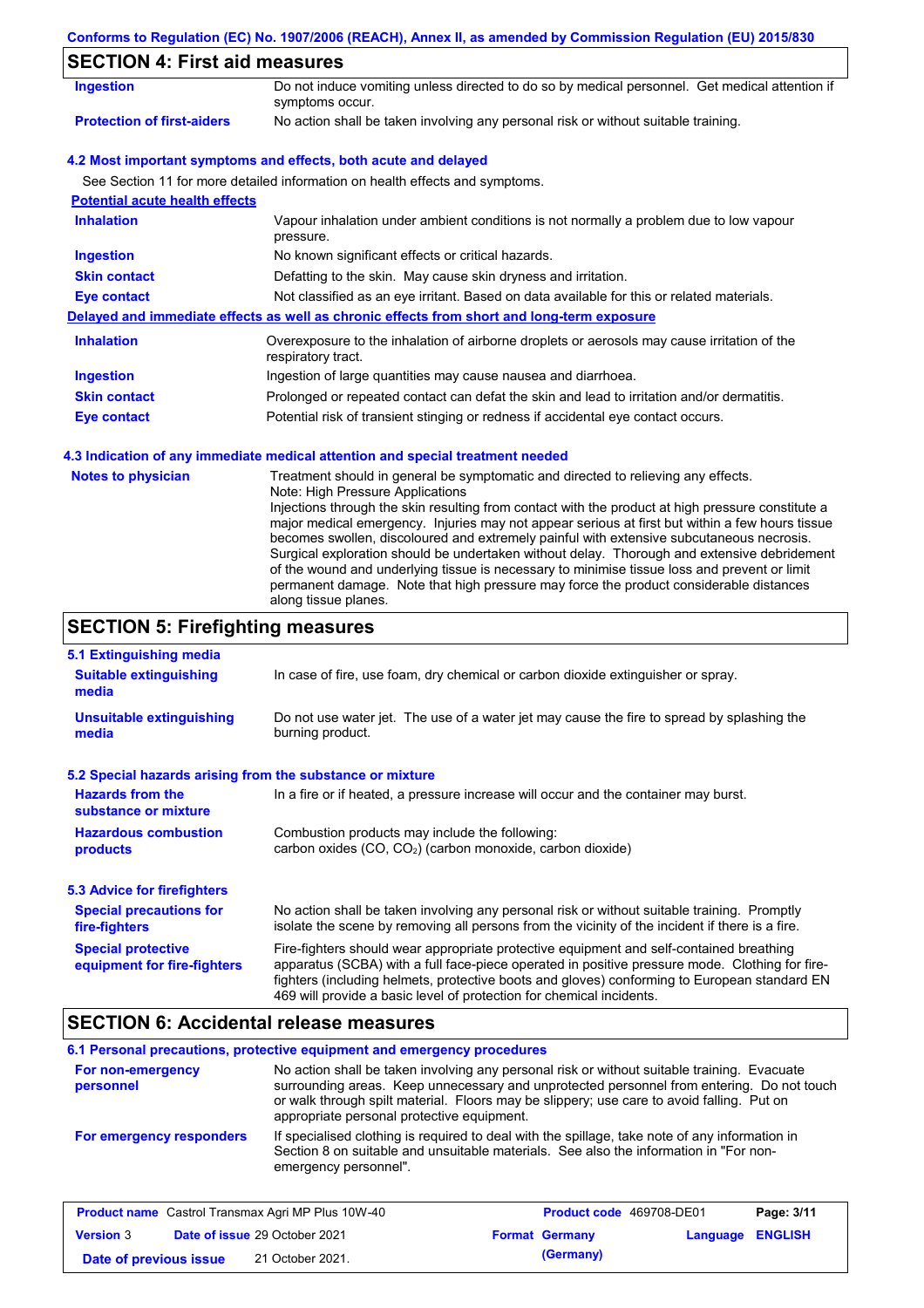### **SECTION 6: Accidental release measures**

| <b>6.2 Environmental</b><br>precautions   | Avoid dispersal of spilt material and runoff and contact with soil, waterways, drains and sewers.<br>Inform the relevant authorities if the product has caused environmental pollution (sewers,<br>waterways, soil or air).                                                                                                                                                                    |  |  |
|-------------------------------------------|------------------------------------------------------------------------------------------------------------------------------------------------------------------------------------------------------------------------------------------------------------------------------------------------------------------------------------------------------------------------------------------------|--|--|
|                                           | 6.3 Methods and material for containment and cleaning up                                                                                                                                                                                                                                                                                                                                       |  |  |
| <b>Small spill</b>                        | Stop leak if without risk. Move containers from spill area. Absorb with an inert material and<br>place in an appropriate waste disposal container. Dispose of via a licensed waste disposal<br>contractor.                                                                                                                                                                                     |  |  |
| <b>Large spill</b>                        | Stop leak if without risk. Move containers from spill area. Prevent entry into sewers, water<br>courses, basements or confined areas. Contain and collect spillage with non-combustible,<br>absorbent material e.g. sand, earth, vermiculite or diatomaceous earth and place in container<br>for disposal according to local regulations. Dispose of via a licensed waste disposal contractor. |  |  |
| 6.4 Reference to other<br><b>sections</b> | See Section 1 for emergency contact information.<br>See Section 5 for firefighting measures.<br>See Section 8 for information on appropriate personal protective equipment.<br>See Section 12 for environmental precautions.<br>See Section 13 for additional waste treatment information.                                                                                                     |  |  |

### **SECTION 7: Handling and storage**

| 7.1 Precautions for safe handling                                                    |                                                                                                                                                                                                                                                                                                                                                                                                                                                                                          |
|--------------------------------------------------------------------------------------|------------------------------------------------------------------------------------------------------------------------------------------------------------------------------------------------------------------------------------------------------------------------------------------------------------------------------------------------------------------------------------------------------------------------------------------------------------------------------------------|
| <b>Protective measures</b>                                                           | Put on appropriate personal protective equipment.                                                                                                                                                                                                                                                                                                                                                                                                                                        |
| <b>Advice on general</b><br>occupational hygiene                                     | Eating, drinking and smoking should be prohibited in areas where this material is handled,<br>stored and processed. Wash thoroughly after handling. Remove contaminated clothing and<br>protective equipment before entering eating areas. See also Section 8 for additional<br>information on hygiene measures.                                                                                                                                                                         |
| <b>7.2 Conditions for safe</b><br>storage, including any<br><b>incompatibilities</b> | Store in accordance with local requiations. Store in a dry, cool and well-ventilated area, away<br>from incompatible materials (see Section 10). Keep away from heat and direct sunlight. Keep<br>container tightly closed and sealed until ready for use. Containers that have been opened must<br>be carefully resealed and kept upright to prevent leakage. Store and use only in equipment/<br>containers designed for use with this product. Do not store in unlabelled containers. |
| <b>Not suitable</b>                                                                  | Prolonged exposure to elevated temperature.                                                                                                                                                                                                                                                                                                                                                                                                                                              |
| <b>Germany - Storage code</b>                                                        | 10                                                                                                                                                                                                                                                                                                                                                                                                                                                                                       |

**7.3 Specific end use(s)**

**Recommendations**

See section 1.2 and Exposure scenarios in annex, if applicable.

### **SECTION 8: Exposure controls/personal protection**

| <b>8.1 Control parameters</b>                                                                   |                                                                                                                                                                                                                                                                                                                                                                                                                   |
|-------------------------------------------------------------------------------------------------|-------------------------------------------------------------------------------------------------------------------------------------------------------------------------------------------------------------------------------------------------------------------------------------------------------------------------------------------------------------------------------------------------------------------|
| <b>Occupational exposure limits</b>                                                             |                                                                                                                                                                                                                                                                                                                                                                                                                   |
| <b>Product/ingredient name</b>                                                                  | <b>Exposure limit values</b>                                                                                                                                                                                                                                                                                                                                                                                      |
| Phosphorodithioic acid, mixed O,O-bis(2-ethylhexyl<br>and iso-Bu and iso-Pr) esters, zinc salts | DFG MAC-values list (Germany).                                                                                                                                                                                                                                                                                                                                                                                    |
|                                                                                                 | TWA: 2 mg/m <sup>3</sup> 8 hours. Issued/Revised: 7/2013 Form: inhalable fraction<br>PEAK: 4 mg/m <sup>3</sup> , 4 times per shift, 15 minutes. Issued/Revised: 7/2013<br>Form: inhalable fraction<br>PEAK: 0.4 mg/m <sup>3</sup> , 4 times per shift, 15 minutes. Issued/Revised: 7/2012<br>Form: respirable fraction<br>TWA: 0.1 mg/m <sup>3</sup> 8 hours. Issued/Revised: 7/2012 Form: respirable<br>fraction |
| <b>Recommended monitoring</b><br>procedures                                                     | If this product contains ingredients with exposure limits, personal, workplace atmosphere or<br>biological monitoring may be required to determine the effectiveness of the ventilation or other<br>control measures and/or the necessity to use respiratory protective equipment. Reference<br>should be made to monitoring standards, such as the following: European Standard EN 689                           |

nits, personal, workplace atmosphere or the effectiveness of the ventilation or other atory protective equipment. Reference ne following: European Standard EN 689 (Workplace atmospheres - Guidance for the assessment of exposure by inhalation to chemical agents for comparison with limit values and measurement strategy) European Standard EN 14042 (Workplace atmospheres - Guide for the application and use of procedures for the assessment of exposure to chemical and biological agents) European Standard EN 482 (Workplace atmospheres - General requirements for the performance of procedures for the measurement of chemical agents) Reference to national guidance documents for methods for the determination of hazardous substances will also be required.

### **Derived No Effect Level**

No DNELs/DMELs available.

|                        | <b>Product name</b> Castrol Transmax Agri MP Plus 10W-40 | <b>Product code</b> 469708-DE01 |                         | Page: 4/11 |
|------------------------|----------------------------------------------------------|---------------------------------|-------------------------|------------|
| <b>Version 3</b>       | <b>Date of issue 29 October 2021</b>                     | <b>Format Germany</b>           | <b>Language ENGLISH</b> |            |
| Date of previous issue | 21 October 2021.                                         | (Germany)                       |                         |            |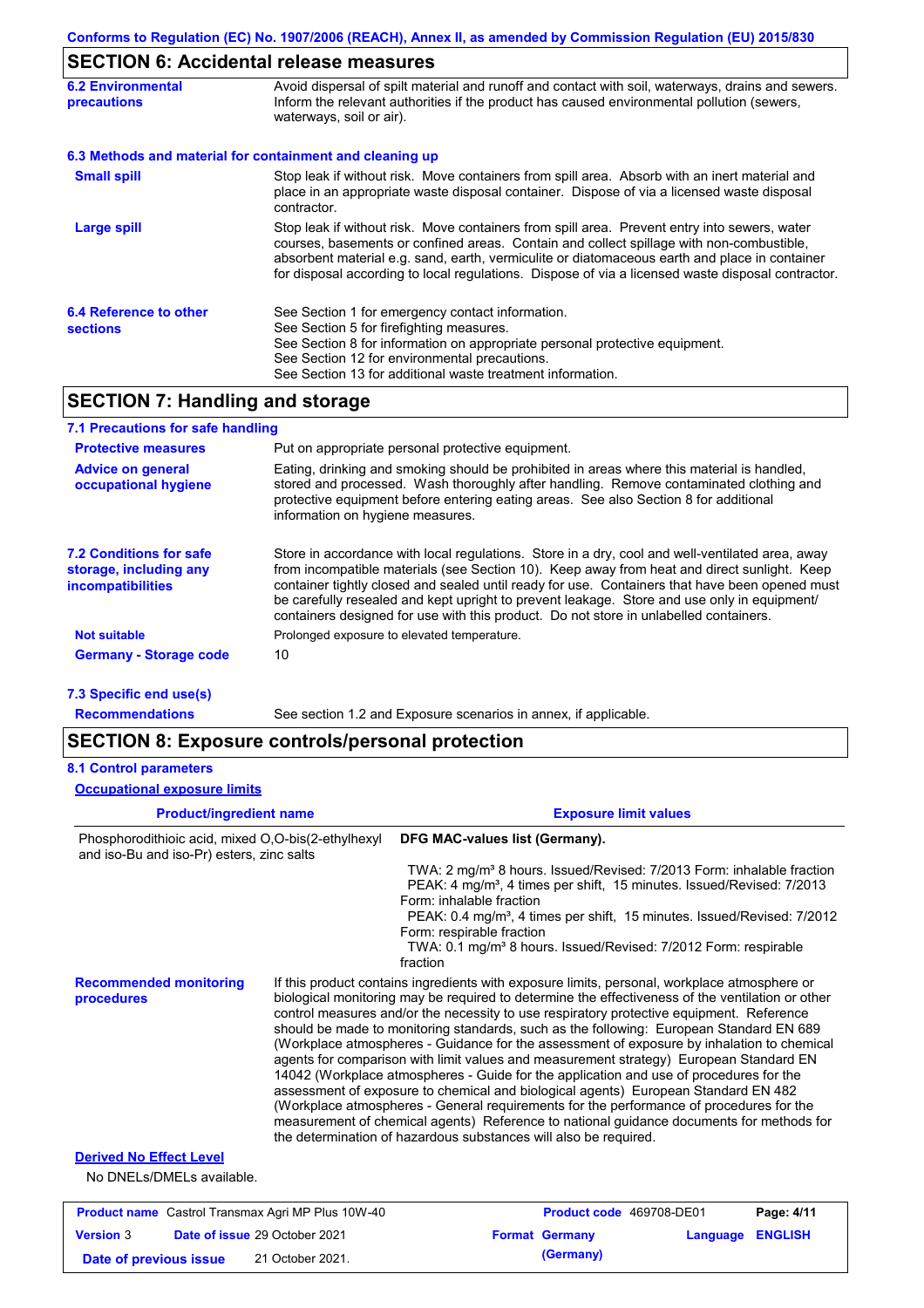# **SECTION 8: Exposure controls/personal protection**

**Predicted No Effect Concentration**

No PNECs available

| <b>8.2 Exposure controls</b>                             |                                                                                                                                                                                                                                                                                                                                                                                                                                                                                  |                                                                                                                                                                                                                                                                                                                                                                                                                                                                                                                                                                                                                                                                                                                                                                                                                                                                                                                                                      |  |  |  |  |
|----------------------------------------------------------|----------------------------------------------------------------------------------------------------------------------------------------------------------------------------------------------------------------------------------------------------------------------------------------------------------------------------------------------------------------------------------------------------------------------------------------------------------------------------------|------------------------------------------------------------------------------------------------------------------------------------------------------------------------------------------------------------------------------------------------------------------------------------------------------------------------------------------------------------------------------------------------------------------------------------------------------------------------------------------------------------------------------------------------------------------------------------------------------------------------------------------------------------------------------------------------------------------------------------------------------------------------------------------------------------------------------------------------------------------------------------------------------------------------------------------------------|--|--|--|--|
| <b>Appropriate engineering</b><br>controls               | kept in good condition and properly maintained.                                                                                                                                                                                                                                                                                                                                                                                                                                  | Provide exhaust ventilation or other engineering controls to keep the relevant airborne<br>concentrations below their respective occupational exposure limits.<br>All activities involving chemicals should be assessed for their risks to health, to ensure<br>exposures are adequately controlled. Personal protective equipment should only be considered<br>after other forms of control measures (e.g. engineering controls) have been suitably evaluated.<br>Personal protective equipment should conform to appropriate standards, be suitable for use, be<br>Your supplier of personal protective equipment should be consulted for advice on selection and<br>appropriate standards. For further information contact your national organisation for standards.<br>The final choice of protective equipment will depend upon a risk assessment. It is important to<br>ensure that all items of personal protective equipment are compatible. |  |  |  |  |
| <b>Individual protection measures</b>                    |                                                                                                                                                                                                                                                                                                                                                                                                                                                                                  |                                                                                                                                                                                                                                                                                                                                                                                                                                                                                                                                                                                                                                                                                                                                                                                                                                                                                                                                                      |  |  |  |  |
| <b>Hygiene measures</b>                                  | stations and safety showers are close to the workstation location.                                                                                                                                                                                                                                                                                                                                                                                                               | Wash hands, forearms and face thoroughly after handling chemical products, before eating,<br>smoking and using the lavatory and at the end of the working period. Ensure that eyewash                                                                                                                                                                                                                                                                                                                                                                                                                                                                                                                                                                                                                                                                                                                                                                |  |  |  |  |
| <b>Respiratory protection</b>                            | of the working conditions.                                                                                                                                                                                                                                                                                                                                                                                                                                                       | In case of insufficient ventilation, wear suitable respiratory equipment.<br>The correct choice of respiratory protection depends upon the chemicals being handled, the<br>conditions of work and use, and the condition of the respiratory equipment. Safety procedures<br>should be developed for each intended application. Respiratory protection equipment should<br>therefore be chosen in consultation with the supplier/manufacturer and with a full assessment                                                                                                                                                                                                                                                                                                                                                                                                                                                                              |  |  |  |  |
| <b>Eye/face protection</b>                               | Safety glasses with side shields.                                                                                                                                                                                                                                                                                                                                                                                                                                                |                                                                                                                                                                                                                                                                                                                                                                                                                                                                                                                                                                                                                                                                                                                                                                                                                                                                                                                                                      |  |  |  |  |
| <b>Skin protection</b>                                   |                                                                                                                                                                                                                                                                                                                                                                                                                                                                                  |                                                                                                                                                                                                                                                                                                                                                                                                                                                                                                                                                                                                                                                                                                                                                                                                                                                                                                                                                      |  |  |  |  |
| <b>Hand protection</b>                                   | <b>General Information:</b>                                                                                                                                                                                                                                                                                                                                                                                                                                                      |                                                                                                                                                                                                                                                                                                                                                                                                                                                                                                                                                                                                                                                                                                                                                                                                                                                                                                                                                      |  |  |  |  |
|                                                          | Because specific work environments and material handling practices vary, safety procedures<br>should be developed for each intended application. The correct choice of protective gloves<br>depends upon the chemicals being handled, and the conditions of work and use. Most gloves<br>provide protection for only a limited time before they must be discarded and replaced (even the<br>best chemically resistant gloves will break down after repeated chemical exposures). |                                                                                                                                                                                                                                                                                                                                                                                                                                                                                                                                                                                                                                                                                                                                                                                                                                                                                                                                                      |  |  |  |  |
|                                                          | Gloves should be chosen in consultation with the supplier / manufacturer and taking account of<br>a full assessment of the working conditions.                                                                                                                                                                                                                                                                                                                                   |                                                                                                                                                                                                                                                                                                                                                                                                                                                                                                                                                                                                                                                                                                                                                                                                                                                                                                                                                      |  |  |  |  |
|                                                          | Recommended: Nitrile gloves.<br><b>Breakthrough time:</b>                                                                                                                                                                                                                                                                                                                                                                                                                        |                                                                                                                                                                                                                                                                                                                                                                                                                                                                                                                                                                                                                                                                                                                                                                                                                                                                                                                                                      |  |  |  |  |
|                                                          | Our recommendations on the selection of gloves are as follows:                                                                                                                                                                                                                                                                                                                                                                                                                   | Breakthrough time data are generated by glove manufacturers under laboratory test conditions<br>and represent how long a glove can be expected to provide effective permeation resistance. It<br>is important when following breakthrough time recommendations that actual workplace<br>conditions are taken into account. Always consult with your glove supplier for up-to-date<br>technical information on breakthrough times for the recommended glove type.                                                                                                                                                                                                                                                                                                                                                                                                                                                                                     |  |  |  |  |
|                                                          | Continuous contact:                                                                                                                                                                                                                                                                                                                                                                                                                                                              |                                                                                                                                                                                                                                                                                                                                                                                                                                                                                                                                                                                                                                                                                                                                                                                                                                                                                                                                                      |  |  |  |  |
|                                                          | can be obtained.<br>replacement regimes are determined and adhered to.                                                                                                                                                                                                                                                                                                                                                                                                           | Gloves with a minimum breakthrough time of 240 minutes, or >480 minutes if suitable gloves<br>If suitable gloves are not available to offer that level of protection, gloves with shorter<br>breakthrough times may be acceptable as long as appropriate glove maintenance and                                                                                                                                                                                                                                                                                                                                                                                                                                                                                                                                                                                                                                                                       |  |  |  |  |
|                                                          | Short-term / splash protection:                                                                                                                                                                                                                                                                                                                                                                                                                                                  |                                                                                                                                                                                                                                                                                                                                                                                                                                                                                                                                                                                                                                                                                                                                                                                                                                                                                                                                                      |  |  |  |  |
|                                                          | Recommended breakthrough times as above.<br>be determined and rigorously followed.                                                                                                                                                                                                                                                                                                                                                                                               | It is recognised that for short-term, transient exposures, gloves with shorter breakthrough times<br>may commonly be used. Therefore, appropriate maintenance and replacement regimes must                                                                                                                                                                                                                                                                                                                                                                                                                                                                                                                                                                                                                                                                                                                                                           |  |  |  |  |
|                                                          | <b>Glove Thickness:</b>                                                                                                                                                                                                                                                                                                                                                                                                                                                          |                                                                                                                                                                                                                                                                                                                                                                                                                                                                                                                                                                                                                                                                                                                                                                                                                                                                                                                                                      |  |  |  |  |
|                                                          |                                                                                                                                                                                                                                                                                                                                                                                                                                                                                  | For general applications, we recommend gloves with a thickness typically greater than 0.35 mm.                                                                                                                                                                                                                                                                                                                                                                                                                                                                                                                                                                                                                                                                                                                                                                                                                                                       |  |  |  |  |
|                                                          |                                                                                                                                                                                                                                                                                                                                                                                                                                                                                  | It should be emphasised that glove thickness is not necessarily a good predictor of glove                                                                                                                                                                                                                                                                                                                                                                                                                                                                                                                                                                                                                                                                                                                                                                                                                                                            |  |  |  |  |
| <b>Product name</b> Castrol Transmax Agri MP Plus 10W-40 |                                                                                                                                                                                                                                                                                                                                                                                                                                                                                  | Product code 469708-DE01<br>Page: 5/11                                                                                                                                                                                                                                                                                                                                                                                                                                                                                                                                                                                                                                                                                                                                                                                                                                                                                                               |  |  |  |  |
| <b>Version 3</b>                                         | Date of issue 29 October 2021                                                                                                                                                                                                                                                                                                                                                                                                                                                    | <b>ENGLISH</b><br><b>Format Germany</b><br>Language                                                                                                                                                                                                                                                                                                                                                                                                                                                                                                                                                                                                                                                                                                                                                                                                                                                                                                  |  |  |  |  |

**Date of previous issue** 21 October 2021. **(Germany)**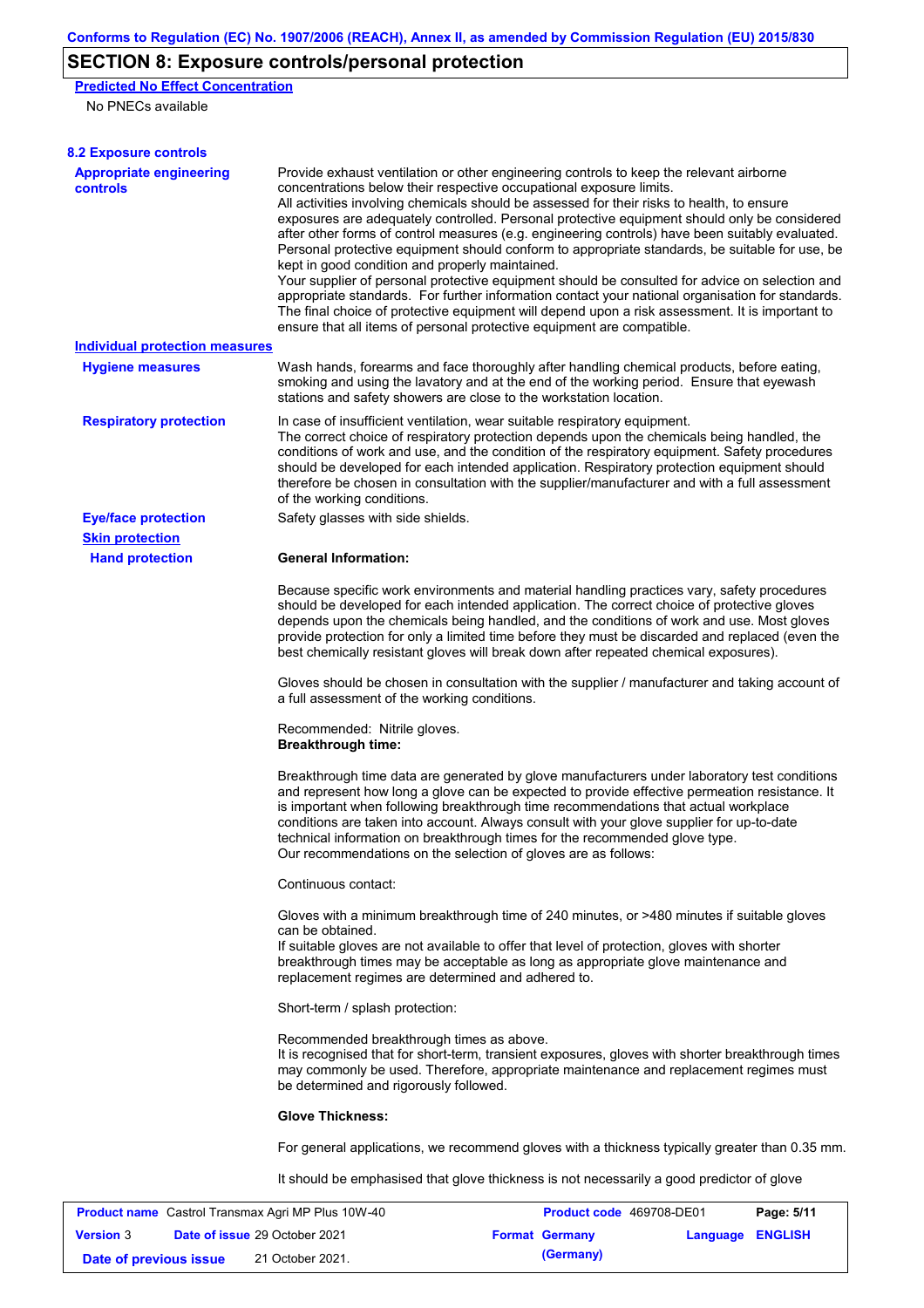# **SECTION 8: Exposure controls/personal protection**

|                                           | resistance to a specific chemical, as the permeation efficiency of the glove will be dependent<br>on the exact composition of the glove material. Therefore, glove selection should also be based<br>on consideration of the task requirements and knowledge of breakthrough times.<br>Glove thickness may also vary depending on the glove manufacturer, the glove type and the<br>glove model. Therefore, the manufacturers' technical data should always be taken into account<br>to ensure selection of the most appropriate glove for the task.                                                                                                                                  |
|-------------------------------------------|---------------------------------------------------------------------------------------------------------------------------------------------------------------------------------------------------------------------------------------------------------------------------------------------------------------------------------------------------------------------------------------------------------------------------------------------------------------------------------------------------------------------------------------------------------------------------------------------------------------------------------------------------------------------------------------|
|                                           | Note: Depending on the activity being conducted, gloves of varying thickness may be required<br>for specific tasks. For example:                                                                                                                                                                                                                                                                                                                                                                                                                                                                                                                                                      |
|                                           | • Thinner gloves (down to 0.1 mm or less) may be required where a high degree of manual<br>dexterity is needed. However, these gloves are only likely to give short duration protection and<br>would normally be just for single use applications, then disposed of.                                                                                                                                                                                                                                                                                                                                                                                                                  |
|                                           | • Thicker gloves (up to 3 mm or more) may be required where there is a mechanical (as well<br>as a chemical) risk i.e. where there is abrasion or puncture potential.                                                                                                                                                                                                                                                                                                                                                                                                                                                                                                                 |
| <b>Skin and body</b>                      | Use of protective clothing is good industrial practice.<br>Personal protective equipment for the body should be selected based on the task being<br>performed and the risks involved and should be approved by a specialist before handling this<br>product.<br>Cotton or polyester/cotton overalls will only provide protection against light superficial<br>contamination that will not soak through to the skin. Overalls should be laundered on a regular<br>basis. When the risk of skin exposure is high (e.g. when cleaning up spillages or if there is a<br>risk of splashing) then chemical resistant aprons and/or impervious chemical suits and boots<br>will be required. |
| <b>Refer to standards:</b>                | Respiratory protection: EN 529<br>Gloves: EN 420, EN 374<br>Eye protection: EN 166<br>Filtering half-mask: EN 149<br>Filtering half-mask with valve: EN 405<br>Half-mask: EN 140 plus filter<br>Full-face mask: EN 136 plus filter<br>Particulate filters: EN 143<br>Gas/combined filters: EN 14387                                                                                                                                                                                                                                                                                                                                                                                   |
| <b>Environmental exposure</b><br>controls | Emissions from ventilation or work process equipment should be checked to ensure they<br>comply with the requirements of environmental protection legislation. In some cases, fume<br>scrubbers, filters or engineering modifications to the process equipment will be necessary to<br>reduce emissions to acceptable levels.                                                                                                                                                                                                                                                                                                                                                         |

### **SECTION 9: Physical and chemical properties**

The conditions of measurement of all properties are at standard temperature and pressure unless otherwise indicated.

### **9.1 Information on basic physical and chemical properties**

| <b>Appearance</b>                                      |                                       |
|--------------------------------------------------------|---------------------------------------|
| <b>Physical state</b>                                  | Liguid.                               |
| <b>Colour</b>                                          | Amber.                                |
| <b>Odour</b>                                           | Not available.                        |
| <b>Odour threshold</b>                                 | Not available.                        |
| рH                                                     | Not applicable.                       |
| <b>Melting point/freezing point</b>                    | Not available.                        |
| Initial boiling point and boiling                      | Not available.                        |
| range                                                  |                                       |
| <b>Pour point</b>                                      | $\overline{A}5^{\circ}$ C             |
| <b>Flash point</b>                                     | Open cup: >200°C (>392°F) [Cleveland] |
| <b>Evaporation rate</b>                                | Not available.                        |
| <b>Flammability (solid, gas)</b>                       | Not available.                        |
| <b>Upper/lower flammability or</b><br>explosive limits | Not available.                        |
| <b>Vapour pressure</b>                                 | Not available.                        |

| <b>Product name</b> Castrol Transmax Agri MP Plus 10W-40 |  | <b>Product code</b> 469708-DE01      |  | Page: 6/11            |                         |  |
|----------------------------------------------------------|--|--------------------------------------|--|-----------------------|-------------------------|--|
| <b>Version 3</b>                                         |  | <b>Date of issue 29 October 2021</b> |  | <b>Format Germany</b> | <b>Language ENGLISH</b> |  |
| Date of previous issue                                   |  | 21 October 2021.                     |  | (Germany)             |                         |  |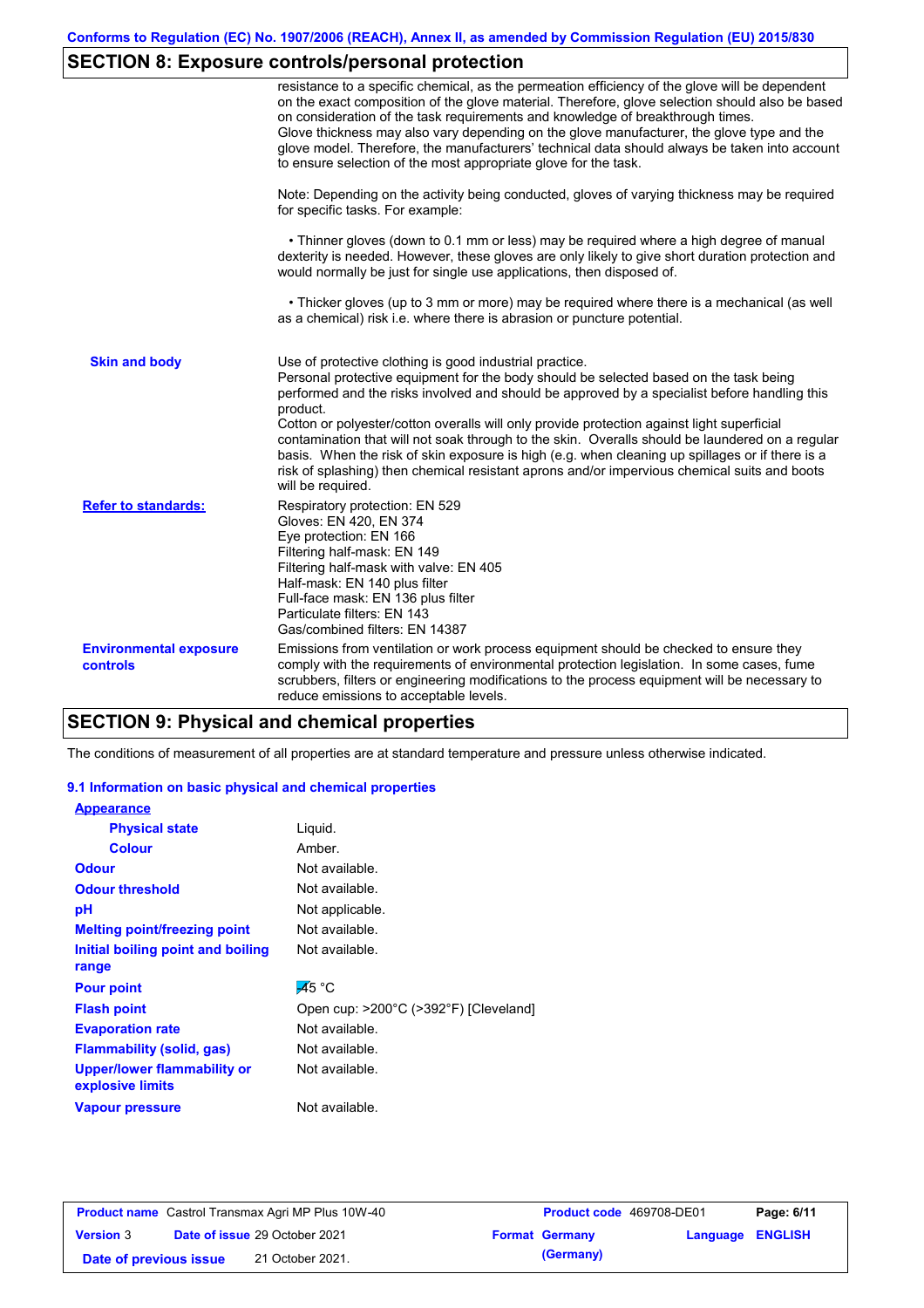# **SECTION 9: Physical and chemical properties**

|                                                   |                                                                                                                                        | Vapour Pressure at 20°C |         |                    | Vapour pressure at 50°C |     |               |
|---------------------------------------------------|----------------------------------------------------------------------------------------------------------------------------------------|-------------------------|---------|--------------------|-------------------------|-----|---------------|
|                                                   | <b>Ingredient name</b>                                                                                                                 | mm Hg                   | kPa     | <b>Method</b>      | mm<br>Hg                | kPa | <b>Method</b> |
|                                                   | Distillates (petroleum),<br>hydrotreated heavy<br>paraffinic                                                                           | < 0.08                  | < 0.011 | <b>ASTM D 5191</b> |                         |     |               |
|                                                   | Distillates (petroleum),<br>hydrotreated heavy<br>paraffinic                                                                           | < 0.08                  | < 0.011 | <b>ASTM D 5191</b> |                         |     |               |
|                                                   | Distillates (petroleum),<br>solvent-dewaxed<br>heavy paraffinic                                                                        | < 0.08                  | < 0.011 | <b>ASTM D 5191</b> |                         |     |               |
|                                                   | Distillates (petroleum),<br>solvent-dewaxed<br>heavy paraffinic                                                                        | < 0.08                  | < 0.011 | <b>ASTM D 5191</b> |                         |     |               |
|                                                   | Phosphorodithioic acid, 0<br>mixed O,O-bis<br>(2-ethylhexyl and iso-<br>Bu and iso-Pr) esters,<br>zinc salts                           |                         | 0       | <b>EU A.4</b>      |                         |     |               |
| <b>Vapour density</b>                             | Not available.                                                                                                                         |                         |         |                    |                         |     |               |
| <b>Relative density</b>                           | Not available.                                                                                                                         |                         |         |                    |                         |     |               |
| <b>Density</b>                                    | <1000 kg/m <sup>3</sup> (<1 g/cm <sup>3</sup> ) at 15 <sup>°</sup> C                                                                   |                         |         |                    |                         |     |               |
| <b>Solubility(ies)</b>                            | insoluble in water.                                                                                                                    |                         |         |                    |                         |     |               |
| <b>Partition coefficient: n-octanol/</b><br>water | Mot applicable.                                                                                                                        |                         |         |                    |                         |     |               |
| <b>Auto-ignition temperature</b>                  | Not available.                                                                                                                         |                         |         |                    |                         |     |               |
| <b>Decomposition temperature</b>                  | Not available.                                                                                                                         |                         |         |                    |                         |     |               |
| <b>Viscosity</b>                                  | Kinematic: 89 mm <sup>2</sup> /s (89 cSt) at 40 $^{\circ}$ C<br>Kinematic: 12.8 to 13.2 mm <sup>2</sup> /s (12.8 to 13.2 cSt) at 100°C |                         |         |                    |                         |     |               |
| <b>Explosive properties</b>                       | Not available.                                                                                                                         |                         |         |                    |                         |     |               |
| <b>Oxidising properties</b>                       | Not available.                                                                                                                         |                         |         |                    |                         |     |               |
| <b>Particle characteristics</b>                   |                                                                                                                                        |                         |         |                    |                         |     |               |
| <b>Median particle size</b>                       | Not applicable.                                                                                                                        |                         |         |                    |                         |     |               |
| 9.2 Other information                             |                                                                                                                                        |                         |         |                    |                         |     |               |
| No additional information.                        |                                                                                                                                        |                         |         |                    |                         |     |               |

|  |  | <b>SECTION 10: Stability and reactivity</b> |  |
|--|--|---------------------------------------------|--|
|--|--|---------------------------------------------|--|

| <b>10.1 Reactivity</b>                            | No specific test data available for this product. Refer to Conditions to avoid and Incompatible<br>materials for additional information.                                |
|---------------------------------------------------|-------------------------------------------------------------------------------------------------------------------------------------------------------------------------|
| <b>10.2 Chemical stability</b>                    | The product is stable.                                                                                                                                                  |
| <b>10.3 Possibility of</b><br>hazardous reactions | Under normal conditions of storage and use, hazardous reactions will not occur.<br>Under normal conditions of storage and use, hazardous polymerisation will not occur. |
| <b>10.4 Conditions to avoid</b>                   | Avoid all possible sources of ignition (spark or flame).                                                                                                                |
| 10.5 Incompatible materials                       | Reactive or incompatible with the following materials: oxidising materials.                                                                                             |
| <b>10.6 Hazardous</b><br>decomposition products   | Under normal conditions of storage and use, hazardous decomposition products should not be<br>produced.                                                                 |

# **SECTION 11: Toxicological information**

| 11.1 Information on toxicological effects                |                                                  |                          |          |                |
|----------------------------------------------------------|--------------------------------------------------|--------------------------|----------|----------------|
| <b>Acute toxicity estimates</b>                          |                                                  |                          |          |                |
| Not available.                                           |                                                  |                          |          |                |
| <b>Information on likely</b><br>routes of exposure       | Routes of entry anticipated: Dermal, Inhalation. |                          |          |                |
| <b>Potential acute health effects</b>                    |                                                  |                          |          |                |
| <b>Product name</b> Castrol Transmax Agri MP Plus 10W-40 |                                                  | Product code 469708-DE01 |          | Page: 7/11     |
| <b>Version 3</b><br><b>Date of issue 29 October 2021</b> |                                                  | <b>Format Germany</b>    | Language | <b>ENGLISH</b> |
| Date of previous issue                                   | 21 October 2021.                                 | (Germany)                |          |                |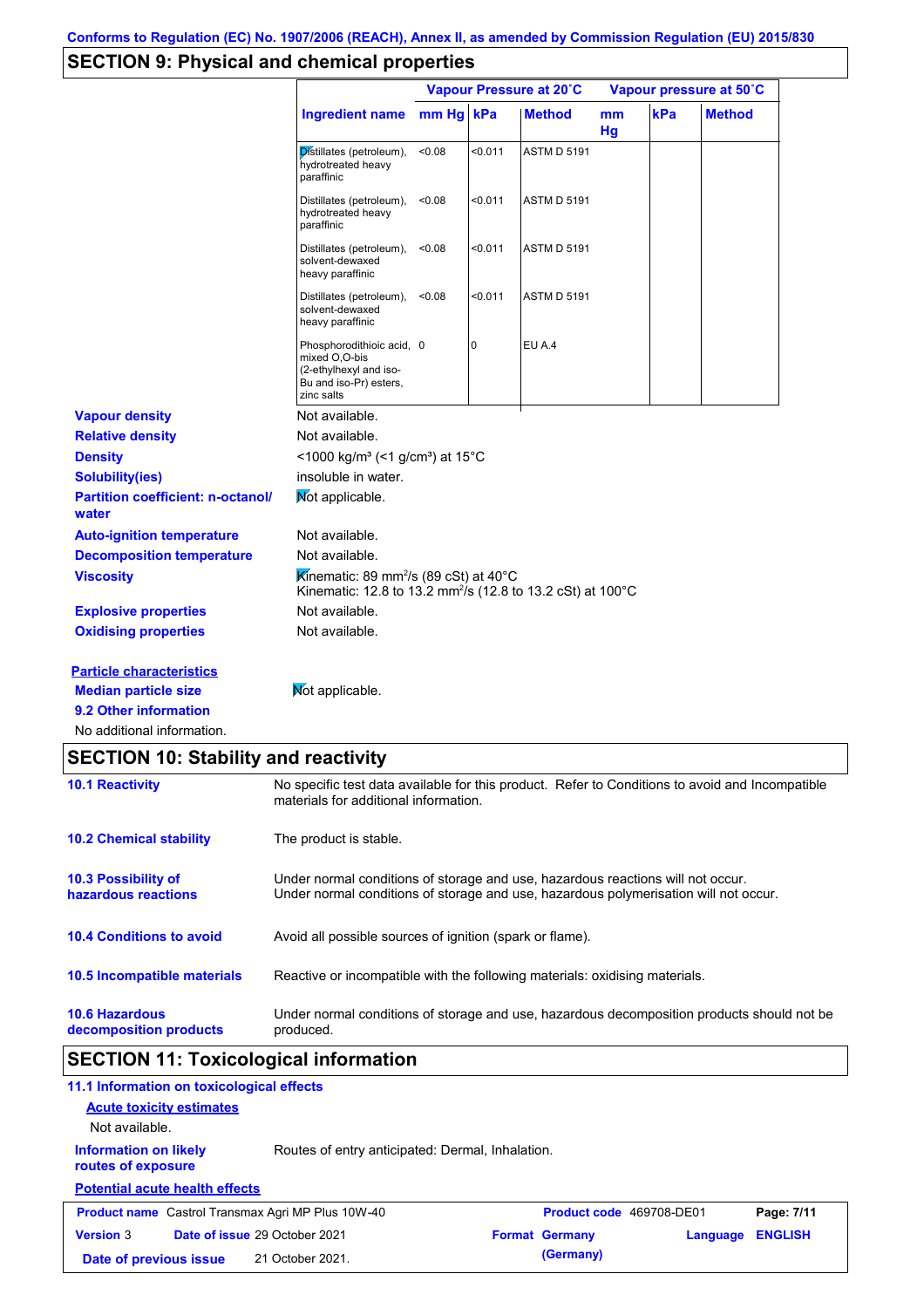# **SECTION 11: Toxicological information**

| <b>Inhalation</b>                       | Vapour inhalation under ambient conditions is not normally a problem due to low vapour<br>pressure.                                                                                                                                                                                                                                                                                                             |
|-----------------------------------------|-----------------------------------------------------------------------------------------------------------------------------------------------------------------------------------------------------------------------------------------------------------------------------------------------------------------------------------------------------------------------------------------------------------------|
| <b>Ingestion</b>                        | No known significant effects or critical hazards.                                                                                                                                                                                                                                                                                                                                                               |
| <b>Skin contact</b>                     | Defatting to the skin. May cause skin dryness and irritation.                                                                                                                                                                                                                                                                                                                                                   |
| <b>Eye contact</b>                      | Not classified as an eye irritant. Based on data available for this or related materials.                                                                                                                                                                                                                                                                                                                       |
|                                         | <b>Symptoms related to the physical, chemical and toxicological characteristics</b>                                                                                                                                                                                                                                                                                                                             |
| <b>Inhalation</b>                       | May be harmful by inhalation if exposure to vapour, mists or fumes resulting from thermal<br>decomposition products occurs.                                                                                                                                                                                                                                                                                     |
| <b>Ingestion</b>                        | No specific data.                                                                                                                                                                                                                                                                                                                                                                                               |
| <b>Skin contact</b>                     | Adverse symptoms may include the following:<br>irritation<br>dryness<br>cracking                                                                                                                                                                                                                                                                                                                                |
| <b>Eye contact</b>                      | No specific data.                                                                                                                                                                                                                                                                                                                                                                                               |
|                                         | Delayed and immediate effects as well as chronic effects from short and long-term exposure                                                                                                                                                                                                                                                                                                                      |
| <b>Inhalation</b>                       | Overexposure to the inhalation of airborne droplets or aerosols may cause irritation of the<br>respiratory tract.                                                                                                                                                                                                                                                                                               |
| <b>Ingestion</b>                        | Ingestion of large quantities may cause nausea and diarrhoea.                                                                                                                                                                                                                                                                                                                                                   |
| <b>Skin contact</b>                     | Prolonged or repeated contact can defat the skin and lead to irritation and/or dermatitis.                                                                                                                                                                                                                                                                                                                      |
| <b>Eye contact</b>                      | Potential risk of transient stinging or redness if accidental eye contact occurs.                                                                                                                                                                                                                                                                                                                               |
| <b>Potential chronic health effects</b> |                                                                                                                                                                                                                                                                                                                                                                                                                 |
| <b>General</b>                          | <b>USED ENGINE OILS</b><br>Combustion products resulting from the operation of internal combustion engines contaminate<br>engine oils during use. Used engine oil may contain hazardous components which have the<br>potential to cause skin cancer. Frequent or prolonged contact with all types and makes of used<br>engine oil must therefore be avoided and a high standard of personal hygiene maintained. |
| <b>Carcinogenicity</b>                  | No known significant effects or critical hazards.                                                                                                                                                                                                                                                                                                                                                               |
| <b>Mutagenicity</b>                     | No known significant effects or critical hazards.                                                                                                                                                                                                                                                                                                                                                               |
| <b>Developmental effects</b>            | No known significant effects or critical hazards.                                                                                                                                                                                                                                                                                                                                                               |
| <b>Fertility effects</b>                | No known significant effects or critical hazards.                                                                                                                                                                                                                                                                                                                                                               |

# **SECTION 12: Ecological information**

### **12.1 Toxicity Environmental hazards** Not classified as dangerous

Product not classified for environmental effects. Based on data available for this or related materials.

### **12.2 Persistence and degradability**

Expected to be biodegradable.

### **12.3 Bioaccumulative potential**

This product is not expected to bioaccumulate through food chains in the environment.

| <b>12.4 Mobility in soil</b>                                  |                                                                      |
|---------------------------------------------------------------|----------------------------------------------------------------------|
| <b>Soil/water partition</b><br>coefficient (K <sub>oc</sub> ) | Not available.                                                       |
| <b>Mobility</b>                                               | Spillages may penetrate the soil causing ground water contamination. |

### **12.5 Results of PBT and vPvB assessment**

Product does not meet the criteria for PBT or vPvB according to Regulation (EC) No. 1907/2006, Annex XIII.

### **12.6 Other adverse effects Other ecological information**

Spills may form a film on water surfaces causing physical damage to organisms. Oxygen transfer could also be impaired.

| <b>Product name</b> Castrol Transmax Agri MP Plus 10W-40 |  |                                      | <b>Product code</b> 469708-DE01 | Page: 8/11              |  |
|----------------------------------------------------------|--|--------------------------------------|---------------------------------|-------------------------|--|
| <b>Version 3</b>                                         |  | <b>Date of issue 29 October 2021</b> | <b>Format Germany</b>           | <b>Language ENGLISH</b> |  |
| Date of previous issue                                   |  | 21 October 2021.                     | (Germany)                       |                         |  |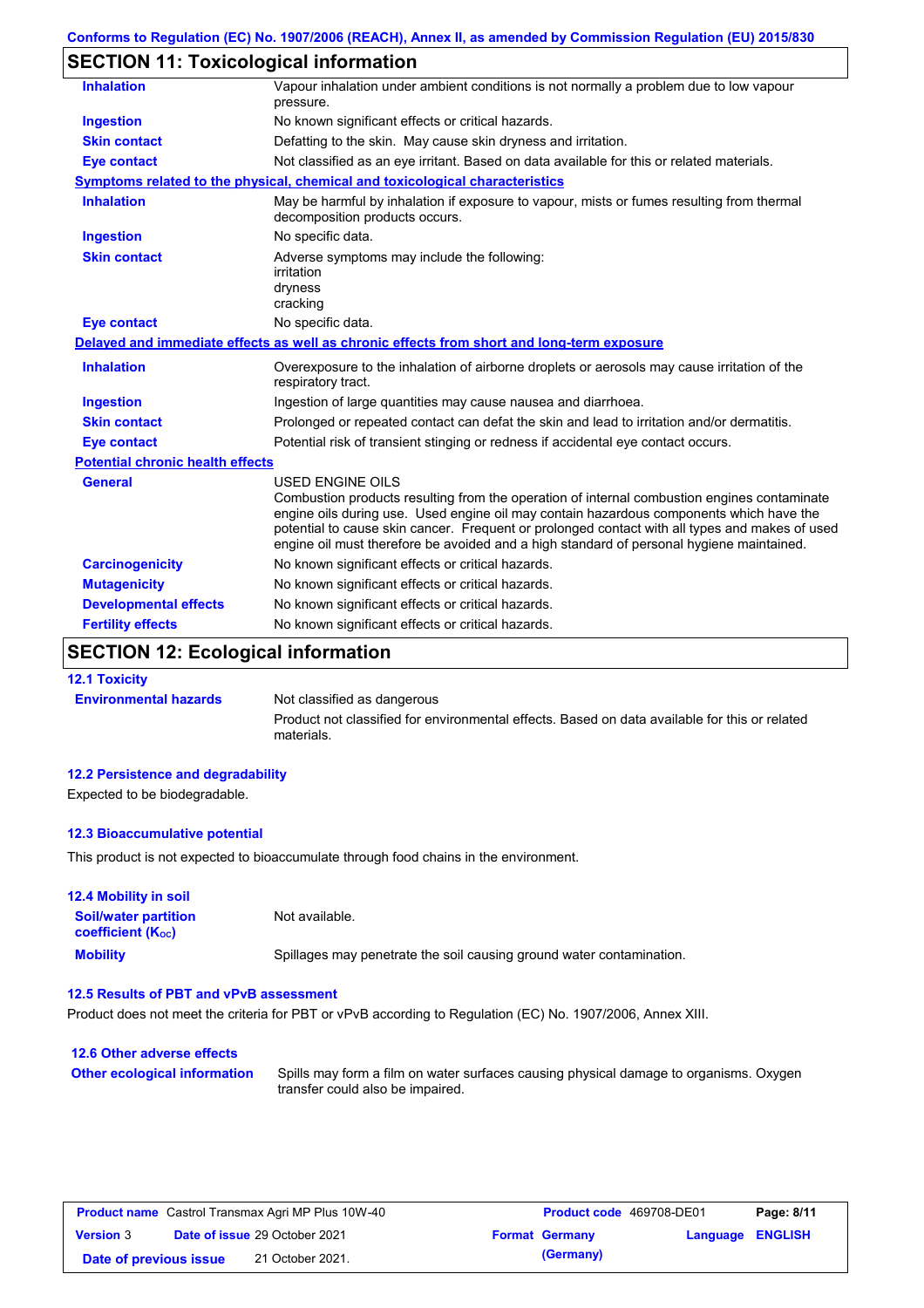### **SECTION 13: Disposal considerations**

### **13.1 Waste treatment methods**

### **Product**

**Methods of disposal**

Where possible, arrange for product to be recycled. Dispose of via an authorised person/ licensed waste disposal contractor in accordance with local regulations.

**Hazardous waste** Yes.

**European waste catalogue (EWC)**

| <b>Waste code</b> | <b>Waste designation</b>                 |
|-------------------|------------------------------------------|
| 13 02 08*         | lother engine, gear and lubricating oils |
| 13 01 13*         | other hydraulic oils                     |

However, deviation from the intended use and/or the presence of any potential contaminants may require an alternative waste disposal code to be assigned by the end user.

# **Packaging Methods of disposal Special precautions**

Where possible, arrange for product to be recycled. Dispose of via an authorised person/ licensed waste disposal contractor in accordance with local regulations. This material and its container must be disposed of in a safe way. Empty containers or liners may retain some product residues. Avoid dispersal of spilt material and runoff and contact with

soil, waterways, drains and sewers. **References** Commission 2014/955/EU Directive 2008/98/EC

### **SECTION 14: Transport information**

|                                           | <b>ADR/RID</b> | <b>ADN</b>     | <b>IMDG</b>    | <b>IATA</b>    |
|-------------------------------------------|----------------|----------------|----------------|----------------|
| 14.1 UN number                            | Not regulated. | Not regulated. | Not regulated. | Not regulated. |
| 14.2 UN proper<br>shipping name           |                |                |                |                |
| <b>14.3 Transport</b><br>hazard class(es) |                |                |                | -              |
| 14.4 Packing<br>group                     |                |                |                |                |
| 14.5<br><b>Environmental</b><br>hazards   | No.            | No.            | No.            | No.            |
| <b>Additional</b><br>information          |                |                |                |                |

**14.6 Special precautions for user** Not available.

| <b>14.7 Transport in bulk</b> | Not available. |
|-------------------------------|----------------|
| according to <b>IMO</b>       |                |
| <b>instruments</b>            |                |

### **SECTION 15: Regulatory information**

**15.1 Safety, health and environmental regulations/legislation specific for the substance or mixture EU Regulation (EC) No. 1907/2006 (REACH)**

**Annex XIV - List of substances subject to authorisation**

**Annex XIV**

None of the components are listed.

**Substances of very high concern**

None of the components are listed.

**EU Regulation (EC) No. 1907/2006 (REACH)**

| <b>Product name</b> Castrol Transmax Agri MP Plus 10W-40 |  |                                      | Product code 469708-DE01 |                       | Page: 9/11       |  |
|----------------------------------------------------------|--|--------------------------------------|--------------------------|-----------------------|------------------|--|
| <b>Version 3</b>                                         |  | <b>Date of issue 29 October 2021</b> |                          | <b>Format Germany</b> | Language ENGLISH |  |
| Date of previous issue                                   |  | 21 October 2021.                     |                          | (Germany)             |                  |  |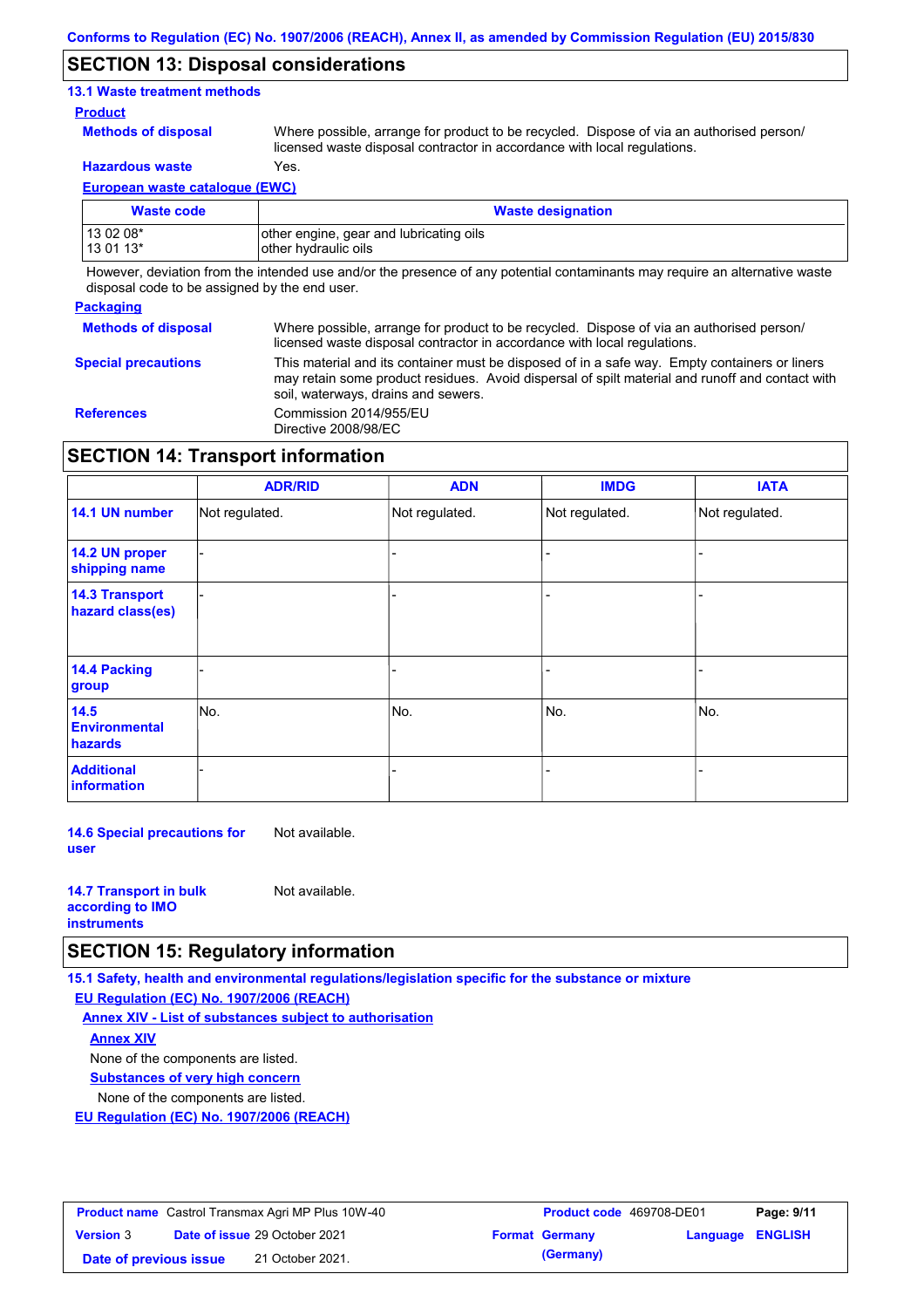### **Conforms to Regulation (EC) No. 1907/2006 (REACH), Annex II, as amended by Commission Regulation (EU) 2015/830**

# **SECTION 15: Regulatory information**

| <b>Annex XVII - Restrictions</b><br>on the manufacture,            | Not applicable.                                                                                                                                                                                    |
|--------------------------------------------------------------------|----------------------------------------------------------------------------------------------------------------------------------------------------------------------------------------------------|
| placing on the market                                              |                                                                                                                                                                                                    |
| and use of certain                                                 |                                                                                                                                                                                                    |
| dangerous substances,<br>mixtures and articles                     |                                                                                                                                                                                                    |
| <b>Other regulations</b>                                           |                                                                                                                                                                                                    |
| <b>REACH Status</b>                                                | The company, as identified in Section 1, sells this product in the EU in compliance with the<br>current requirements of REACH.                                                                     |
| <b>United States inventory</b><br>(TSCA 8b)                        | All components are active or exempted.                                                                                                                                                             |
| <b>Australia inventory (AIIC)</b>                                  | All components are listed or exempted.                                                                                                                                                             |
| <b>Canada inventory</b>                                            | All components are listed or exempted.                                                                                                                                                             |
| <b>China inventory (IECSC)</b>                                     | All components are listed or exempted.                                                                                                                                                             |
| <b>Japan inventory (CSCL)</b>                                      | All components are listed or exempted.                                                                                                                                                             |
| <b>Korea inventory (KECI)</b>                                      | All components are listed or exempted.                                                                                                                                                             |
| <b>Philippines inventory</b><br>(PICCS)                            | All components are listed or exempted.                                                                                                                                                             |
| <b>Taiwan Chemical</b><br><b>Substances Inventory</b><br>(TCSI)    | All components are listed or exempted.                                                                                                                                                             |
| Ozone depleting substances (1005/2009/EU)<br>Not listed.           |                                                                                                                                                                                                    |
| Prior Informed Consent (PIC) (649/2012/EU)                         |                                                                                                                                                                                                    |
| Not listed.                                                        |                                                                                                                                                                                                    |
| <b>Persistent Organic Pollutants</b><br>Not listed.                |                                                                                                                                                                                                    |
| <b>EU - Water framework directive - Priority substances</b>        |                                                                                                                                                                                                    |
| None of the components are listed.                                 |                                                                                                                                                                                                    |
| <b>Seveso Directive</b>                                            |                                                                                                                                                                                                    |
| This product is not controlled under the Seveso Directive.         |                                                                                                                                                                                                    |
| <b>National requlations</b>                                        |                                                                                                                                                                                                    |
| <b>Hazardous incident ordinance</b>                                |                                                                                                                                                                                                    |
| <b>Hazard class for water</b>                                      | 2<br>(classified according AwSV)                                                                                                                                                                   |
| <b>Prohibited Chemicals</b><br><b>Regulation</b><br>(ChemVerbotsV) | When placed on the market in Germany, this product is not subject to the Prohibited Chemicals<br>Regulation (ChemVerbotsV).                                                                        |
| <b>Occupational restrictions</b>                                   | Observe employment restrictions in the following:                                                                                                                                                  |
|                                                                    | Gesetz zum Schutz der arbeitenden Jugend (Jugendarbeitsschutzgesetz - JArbSchG)<br>Gesetz zum Schutz von Müttern bei der Arbeit, in der Ausbildung und im Studium<br>(Mutterschutzgesetz – MuSchG) |
| <b>15.2 Chemical safety</b><br>assessment                          | A Chemical Safety Assessment has been carried out for one or more of the substances within<br>this mixture. A Chemical Safety Assessment has not been carried out for the mixture itself.          |
| <b>SECTION 16: Other information</b>                               |                                                                                                                                                                                                    |
| <b>Abbreviations and acronyms</b>                                  | ADN = European Provisions concerning the International Carriage of Dangerous Goods by<br>Inland Waterway                                                                                           |
|                                                                    | ADR = The European Agreement concerning the International Carriage of Dangerous Goods by<br>Road                                                                                                   |
|                                                                    | ATE = Acute Toxicity Estimate                                                                                                                                                                      |
|                                                                    | <b>BCF</b> = Bioconcentration Factor<br><b>CAS = Chemical Abstracts Service</b>                                                                                                                    |
|                                                                    | CLP = Classification, Labelling and Packaging Regulation [Regulation (EC) No. 1272/2008]                                                                                                           |
|                                                                    | CSA = Chemical Safety Assessment                                                                                                                                                                   |
|                                                                    | CSR = Chemical Safety Report<br><b>DMEL = Derived Minimal Effect Level</b>                                                                                                                         |
|                                                                    | DNEL = Derived No Effect Level                                                                                                                                                                     |

|                        | ES = Exposure Scenario                                   |                          |                         |             |
|------------------------|----------------------------------------------------------|--------------------------|-------------------------|-------------|
|                        | <b>Product name</b> Castrol Transmax Agri MP Plus 10W-40 | Product code 469708-DE01 |                         | Page: 10/11 |
| <b>Version 3</b>       | <b>Date of issue 29 October 2021</b>                     | <b>Format Germany</b>    | <b>Language ENGLISH</b> |             |
| Date of previous issue | 21 October 2021.                                         | (Germany)                |                         |             |

EINECS = European Inventory of Existing Commercial chemical Substances